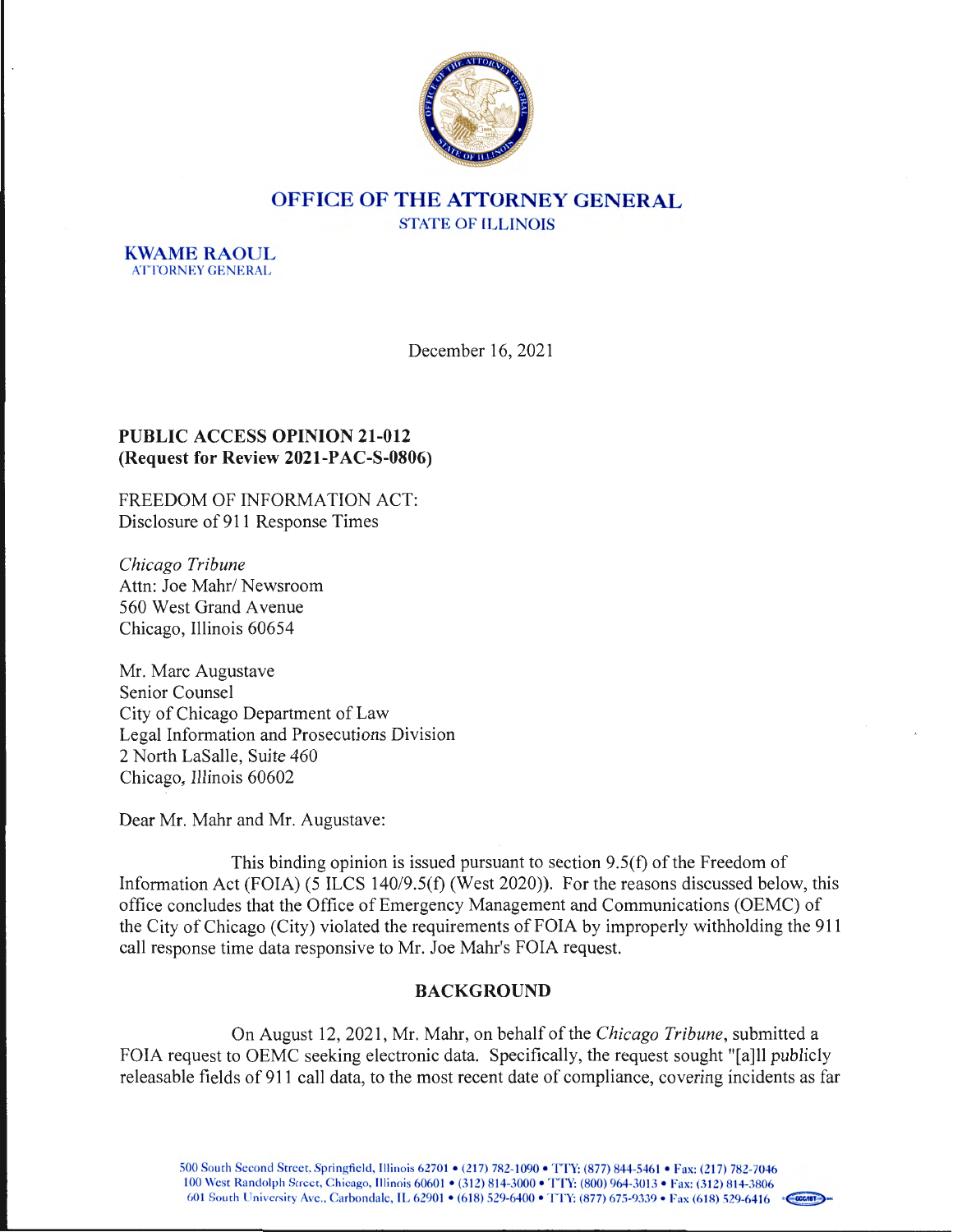back in time as the data is kept."<sup>1</sup> Mr. Mahr listed for reference various fields of data that OEMC had provided to him in response to prior FOIA requests, such as the event numbers and first dispatch dates/times. He specifically noted, however, that "OEMC has not provided the 'response time,' or time that a unit has been noted to have arrived on the scene of an incident. " 2 Although OEMC had previously denied response time data pursuant to sections 7(1)(d)(vi) and  $7(1)(v)$  of FOIA,<sup>3</sup> Mr. Mahr asked OEMC to reconsider its practice of using those two exemptions to deny the requested response time data.<sup>4</sup>

On August 19, 2021, OEMC extended its time to respond by five business days<sup>5</sup> pursuant to section  $3(e)(iv)$  of FOIA<sup>6</sup> and then reached "a series of agreed-upon extensions"<sup>7</sup> with Mr. Mahr, as allowed under section 3 of the Act.<sup>8</sup> The additional extensions were sought on August 26, 2021,<sup>9</sup> September 2, 2021,<sup>10</sup> and September 10, 2021.<sup>11</sup> On September 17, 2021,

1 FOIA request from Joseph A. [Mahr] to Office of Emergency Management and Communications (OEMC) (August 12, 2021 ).

2FOIA request from Joseph A. [Mahr] to Office of Emergency Management and Communications (OEMC) (August 12, 2021 ).

25, 2021.

 $35$  ILCS 140/7(1)(d)(vi), (1)(v) (West 2020), as amended by Public Act 102-038, effective June

4FOIA request from Joseph A. [Mahr] to Office of Emergency Management and Communications (OEMC) (August 12, 2021).

<sup>5</sup>Correspondence from M. Mason - OEMC FOIA, Freedom of Information Officer, Office of Emergency Management & Communications, to Joseph A. Mahr (August 19, 2021).

 $65$  ILCS 140/3(e)(iv) (West 2020) (permitting an extension of five business days when "the requested records have not been located in the course of routine search and additional efforts are being made to locate them[.)").

<sup>7</sup>E-mail from Joe Mahr, Chicago Tribune, to Sarah Pratt, Public Access Counselor, Office of the Attorney General (October 5, 2021).

85 ILCS 140/3(e) (West 2020) ("The person making a request and the public body may agree in writing to extend the time for compliance for a period to be determined by the parties.").

<sup>9</sup>Correspondence from M. Mason M. Mason - OEMC FOIA, Freedom of Information Officer, Office of Emergency Management & Communications, to Joseph A. Mahr (August 26, 2021 ).

<sup>10</sup>Correspondence from M. Mason M. Mason - OEMC FOIA, Freedom of Information Officer, Office of Emergency Management & Communications, to Joseph A. Mahr (September 2, 2021).

11Correspondence from M. Mason - OEMC FOIA, Freedom of Information Officer, Office of Emergency Management & Communications, to Joseph A. Mahr (September 10, 2021).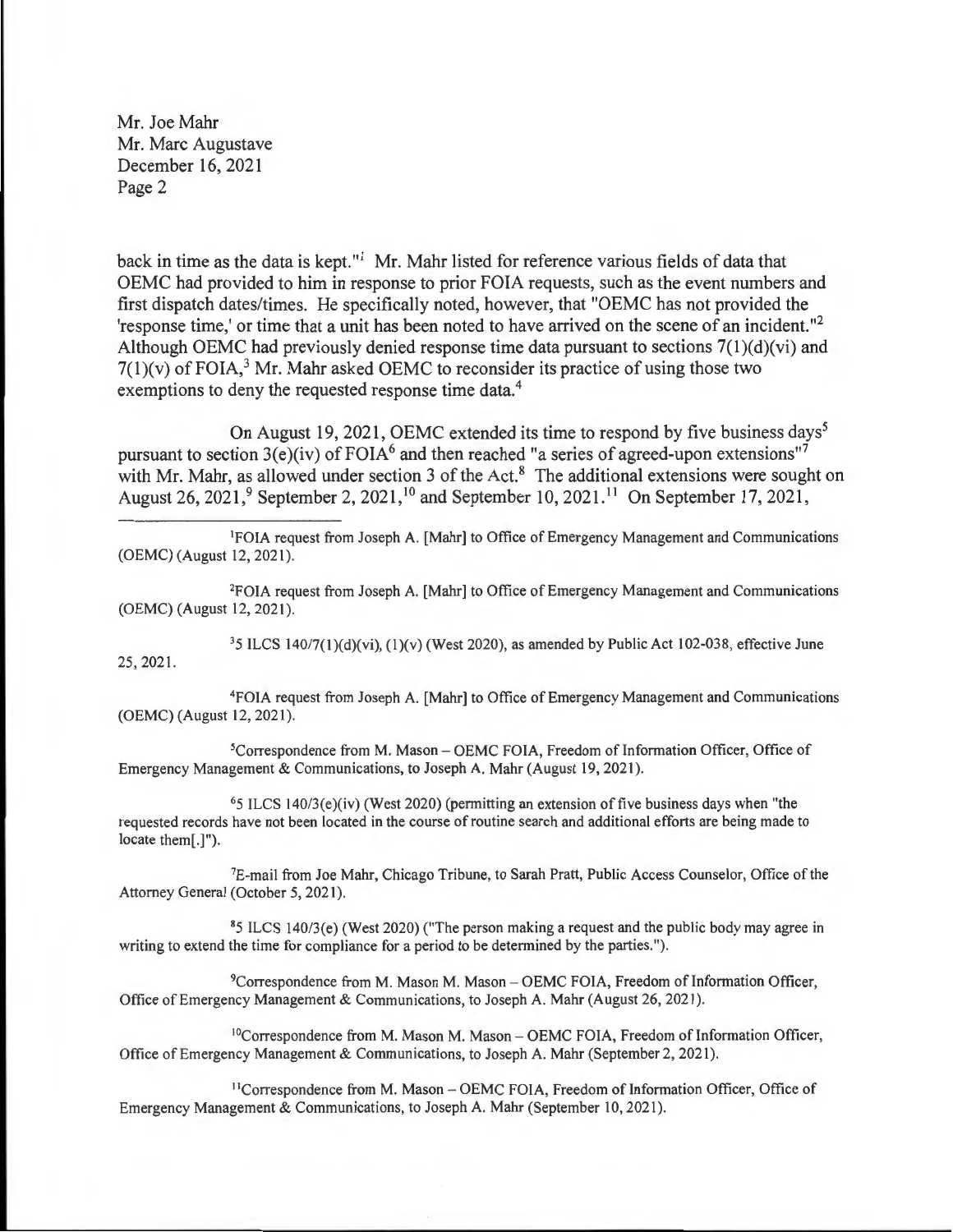OEMC responded to the FOIA request by providing Mr. Mahr with a dataset for 911 call records from August 1, 2017, through August 19, 2021 , but denied the response times pursuant to sections  $7(1)(d)(vi)$  and  $7(1)(v)$  of FOIA.<sup>12</sup> OEMC's response to Mr. Mahr's request asserted:

> Response times, by nature, deal with policies or plans designed to protect a community. In addition, response times provide details about the mobilization and deployment of public safety personnel, which is specifically exempt under FOIA. Furthermore if CPD [Chicago Police Department] on scene/arrival time information was made public, it could indirectly show a response time pattern. This information could assist those wishing to harm others to know a minimum average time before a call is responded to and/or how long it takes an officer to notify OMEC [sic] that he or she is responding to a call. Releasing response times would in fact provide those seeking to harm our first responders and residents with the tools necessary to avoid capture and increase the lethality as well as identify what areas are most favorable for wrongdoers to commit crimes. \* \* \* Releasing such information empowers vandals with the ability to know in advance where police and other valuable city resources will be and/or how long they will take to arrive on scene. Finally, releasing critical response information could allow for persons to cultivate a strategy in advance for undermining or otherwise targeting public safety efforts.<sup>[13]</sup>

On October 5, 2021, Mr. Mahr submitted a Request for Review to the Public Access Counselor contesting the denial of the response time data.<sup>14</sup> As background, Mr. Mahr explained:

> [W]hen emergency personnel are dispatched to scenes, multiple times are recorded by OEMC. There is the time a 911 call was

<sup>13</sup>Correspondence from A. Martin – OEMC FOIA, Freedom of Information Officer, Office of Emergency Management & Communications, to Joseph A. Mahr, Chicago Tribune (September 17, 2021 ).

<sup>14</sup>E-mail from Joe Mahr, Chicago Tribune, to Sarah Pratt, Public Access Counselor, Office of the Attorney General (October 5, 2021).

<sup>&</sup>lt;sup>12</sup>OEMC also partially redacted the "Location" and "X & Y Coordinates" fields pursuant to sections  $7(1)(b)$  and  $7(1)(c)$  of FOIA 5 ILCS 140/7(1)(b), (1)(c) (West 2020), as amended by Public Act 102-038, effective June 25, 2021. However, Mr. Mahr has not challenged those redactions. GovQA response by A. Martin -OEMC FOIA, Freedom of Information Officer, Office of Emergency Management & Communications, to Joseph A. Mahr, Chicago Tribune (September 17, 2021).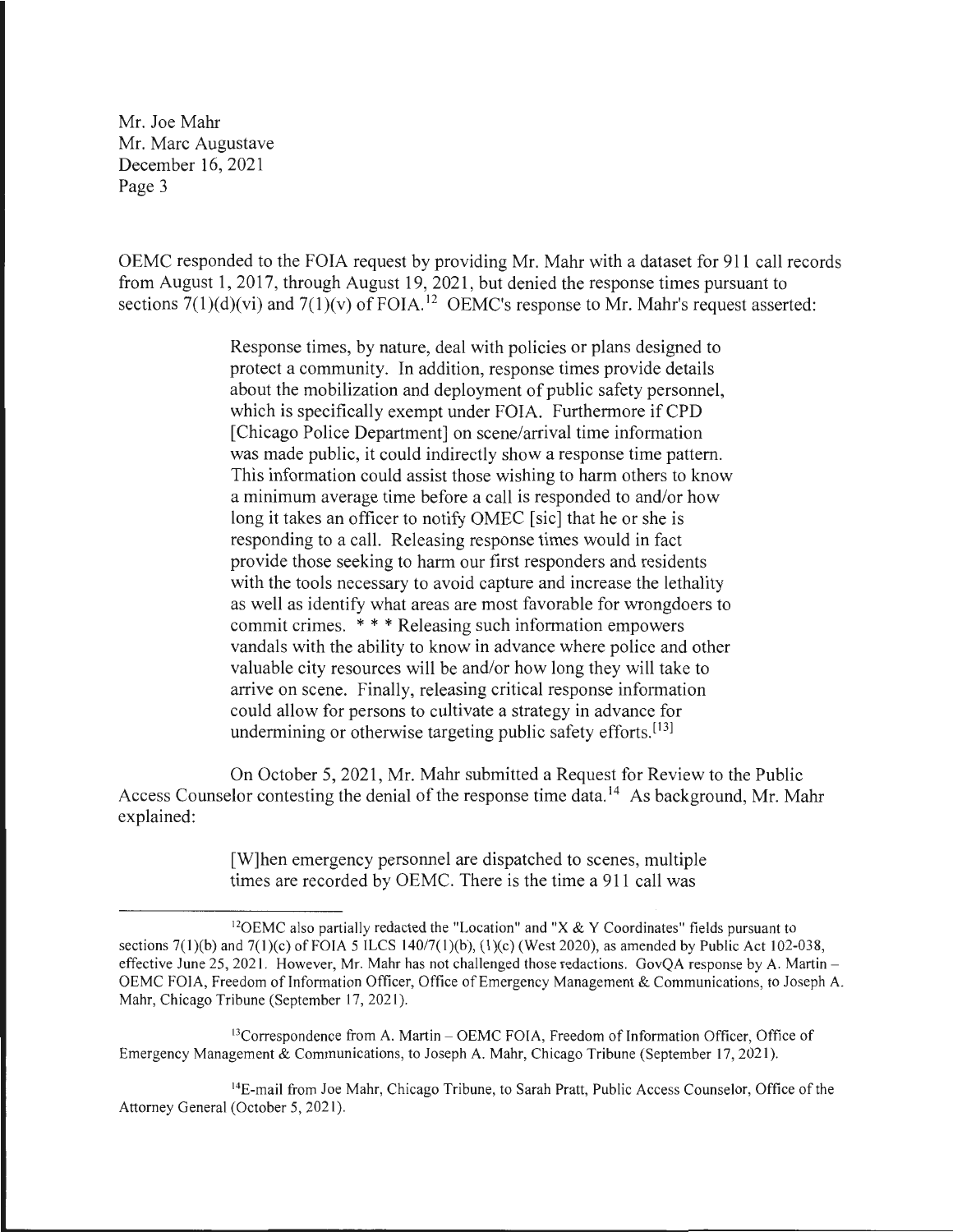> entered into the system. There is the time an emergency responder was dispatched. And there is the time an emergency responder actually arrived on scene. OEMC has provided the first two, but not the third.  $[15]$

Noting that section 7(1)(v) encompasses only "[v]ulnerability assessments, security measures, and response polices or plans[,]" Mr. Mahr argued that "[a]n arrival time to a 911 call is not specifically listed, nor can it be shoehorned into any of the three."<sup>16</sup> Mr. Mahr also contended that while the section  $7(1)(d)(vi)$  exemption has been used successfully to withhold "things like" keeping the identity of undercover officers secret[,]" OEMC did not demonstrate that the disclosure of the response times at issue here *would* endanger the life or physical safety of law enforcement personnel or any other person, as the exemption requires.<sup>17</sup> According to Mr. Mahr, OEMC did not provide "any evidence beyond a hypothetical that maybe it could happen." <sup>18</sup>

On October 7, 2021, the Public Access Bureau sent a copy of the Request for Review to OEMC. The Public Access Bureau also sent OEMC a letter asking for unredacted copies of the responsive records for this office's confidential review and a detailed explanation of the legal and factual bases for the applicability of the asserted exemptions.<sup>19</sup>

On October 21, 2021, the City's Department of Law transmitted to this office via electronic mail<sup>20</sup> a sample of the responsive records, an affidavit from the Chief of CPD's Bureau of Patrol, Brian McDermott, and a written answer on behalf of OEMC.<sup>21</sup> On that same date, this

<sup>15</sup>E-mail from Joe Mahr, Chicago Tribune, to Sarah Pratt, Public Access Counselor, Office of the Attorney General (October 5, 2021).

<sup>16</sup>E-mail from Joe Mahr, Chicago Tribune, to Sarah Pratt, Public Access Counselor, Office of the Attorney General (October 5, 2021).

<sup>17</sup>E-mail from Joe Mahr, Chicago Tribune, to Sarah Pratt, Public Access Counselor, Office of the Attorney General (October 5, 2021).

<sup>18</sup>E-mail from Joe Mahr, Chicago Tribune, to Sarah Pratt, Public Access Counselor, Office of the Attorney General (October 5, 2021).

<sup>19</sup>Letter from Joshua M. Jones, Deputy Bureau Chief, Public Access Bureau, Office of the Attorney General, to Allegra Martin, City of Chicago Office of Emergency Management and Communications (October 7, 2021).

20E-mail from Marc Augustave, Senior Counsel, City of Chicago. Department of Law, to Joshua Jones [Deputy Bureau Chief, Public Access Bureau, Office of the Attorney General] (October 21 , 2021 ).

<sup>21</sup> Letter from Marc Augustave, Senior Counsel, City of Chicago Department of Law, to Joshua M. Jones, Deputy Bureau Chief, Public Access Bureau, Office of the Illinois Attorney General (October 20, 2021).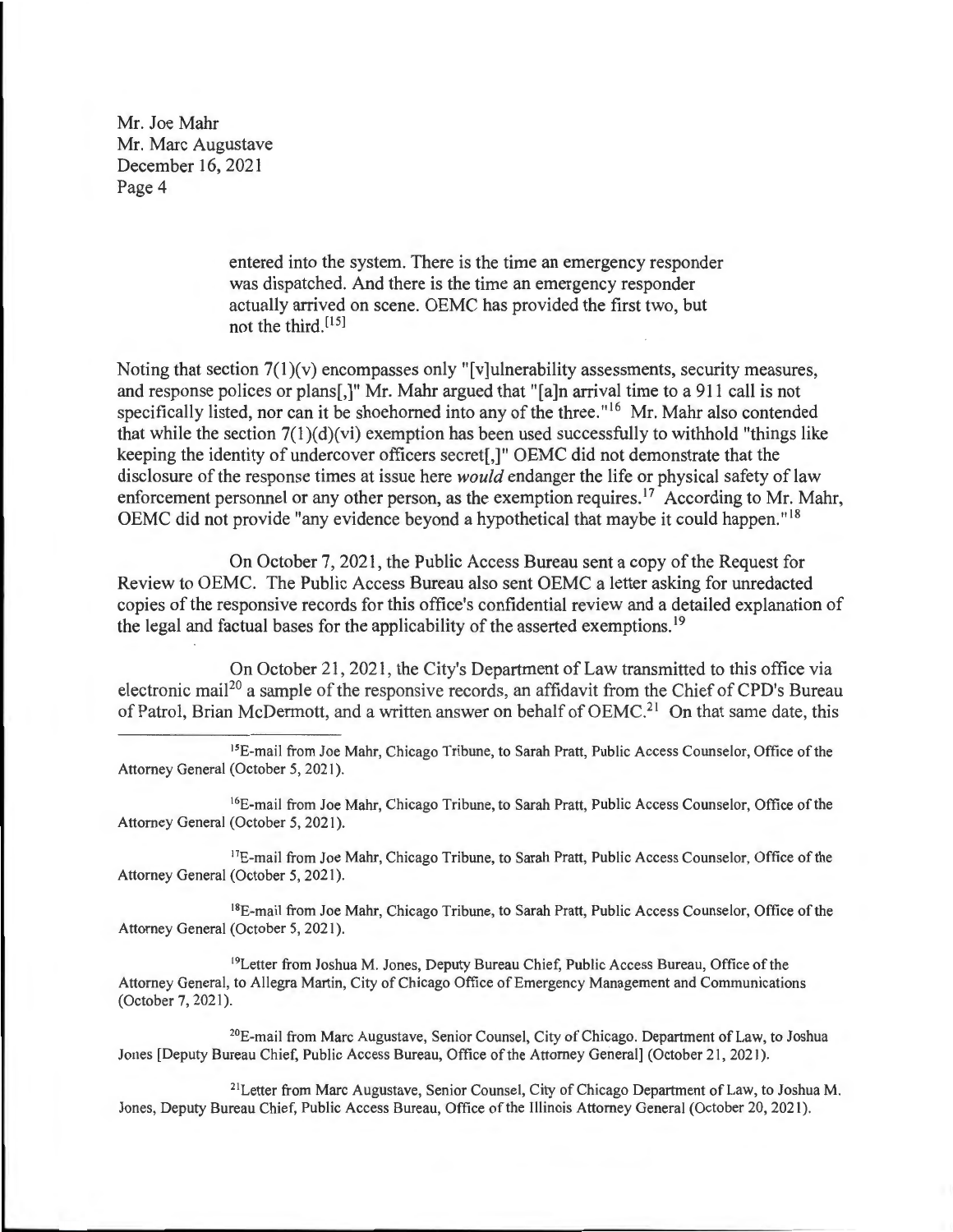office forwarded a copy of OEMC's answer, including the affidavit, to Mr. Mahr and notified him of his opportunity to reply.<sup>22</sup> On October 26, 2021, Mr. Mahr submitted a reply.<sup>23</sup>

On December 2, 2021 , this office extended the time within which to issue a binding opinion by 30 business days, to January 19, 2022, pursuant to section 9.5(f) of FOIA.<sup>24</sup>

#### **ANALYSIS**

Section 1 of FOIA (5 ILCS 140/1 (West 2020)) declares that "it is the public policy of the State of Illinois that access by all persons to public records promotes the transparency and accountability of public bodies at all levels of government." Under FOIA, "[a]ll records in the custody or possession of a public body are presumed to be open to inspection or copying. Any public body that asserts that a record is exempt from disclosure has the burden of proving by clear and convincing evidence that it is exempt." 5 ILCS 140/1.2 (West 2020). The Illinois Supreme Court has "on several occasions, held that the exceptions to disclosure set forth in the FOIA are to be read narrowly so as not to defeat the FOIA's intended purpose." *Southern Illinoisan v. Illinois Department of Public Health,* 218 Ill. 2d 390, 416 (2006).

#### **Section 7(1)(d)(vi) of FOIA**

Section 7(1)(d)(vi) of FOIA exempts from disclosure:

( d) Records in the possession of any public body created in the course of administrative enforcement proceedings, and any law enforcement or correctional agency for law enforcement purposes, but only to the extent that disclosure **would:** 

\* \* \*

(vi) endanger the life or physical safety of law enforcement personnel or any other person[.] (Emphasis added.)

22Letter from Joshua **M.** Jones, Deputy Bureau Chief, Public Access Bureau, Office of the Attorney General, to Joe Mahr, *Chicago Tribune* (October 21, 2021 ).

 $23E$ -mail from Joe Mahr, Chicago Tribune, to [Joshua] Jones [Deputy Bureau Chief, Public Access Bureau, Office of the Attorney General] (October 26, 2021).

24Letter from Joshua **M.** Jones, Deputy Bureau Chief, Public Access Bureau, Office of the Attorney General, to Chicago Tribune, Attn: Joe Mahr/ Newsroom, and Marc Augustave, Senior Counsel, City of Chicago Department of Law, Legal Information and Prosecutions Division (December 2, 2021 ).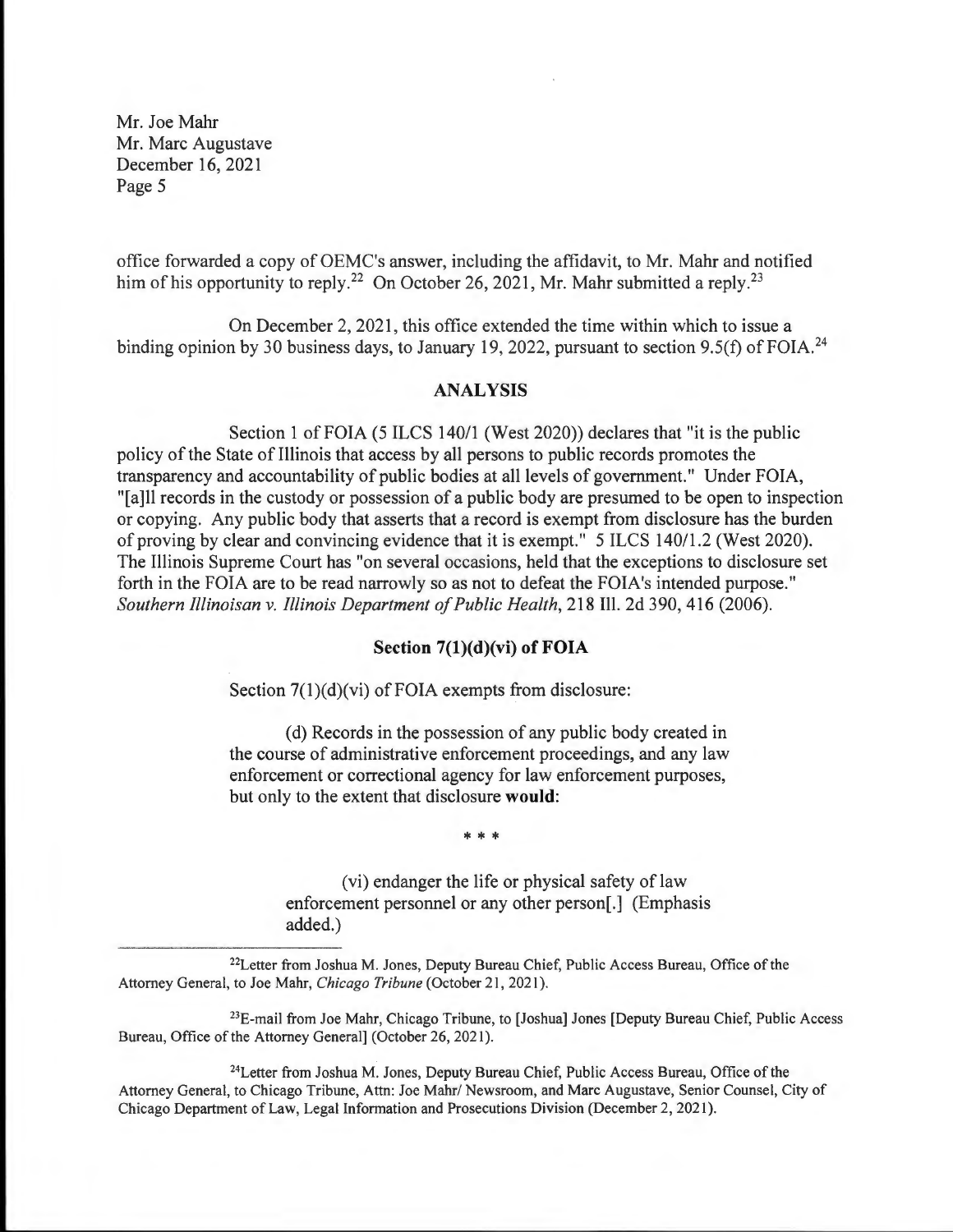The use of the term "would" in this provision signifies that the General Assembly intended a stricter standard than "could." *Chicago Sun-Times v. Chicago Transit Authority,* 2021 IL App (1st) 192028,  $\P$ 43, N.E.3d (2021) ("The General Assembly knew the difference between the use of the term *could* instead of *would;* it had used the word 'would' in other FOIA exemptions. *See, e.g.*,  $**$   $\frac{1}{2}$  7(1)(c), (d)[(vi)], (k), (u)." (Emphasis in original.)).

In its answer to this office, OEMC argued that the section  $7(1)(d)(vi)$  exemption applies "because this information could place first responders in harm's way."<sup>25</sup> Referencing the affidavit from the Chief of CPD's Bureau of Patrol, OEMC argued:

> As Chief McDermott explained, releasing CPD response times *could* provide those seeking to harm our first responders with the advantage of predicting when they would arrive on scene. Criminals would be able to effectively plan and strategize their attack, accordingly, jeopardizing the safety of first responders. [Citation.]

> Taking all these factors into account, the safety of personnel *could* be compromised if CPD response times were publicized. This *could* allow criminals to target their activities to areas that take longer for CPD to respond and are most favorable to commit criminal activity. In essence, the release of this information could put these areas at risk. (Emphasis added.)<sup>[26]</sup>

In his affidavit, Chief McDermott stated that he has held the position of Chief of the Bureau of Patrol since July 2020, and that his "duties and responsibilities  $**$ " include the supervision of all 22 police districts and developing strategies to address crime and disorder."<sup>27</sup> Chief McDermott stated that it is his "strong opinion that the release of this information would likely places [sic] responders in harm's way[,]" and that "[t]he safety of CPD personnel would be compromised because this information would provide those seeking to harm our first responders with the advantage of predicting their arrival on scene."<sup>28</sup>

26Letter from Marc Augustave, Senior Counsel, City of Chicago Department of Law, to Joshua M. Jones, Deputy Bureau Chief, Public Access Bureau, Office of the Illinois Attorney General (October 20, 2021), at 3.

 $27$ McDermott Aff.  $\P2$ .

 $28$ McDermott Aff.  $\P$ <sup>8</sup>, 9.

<sup>&</sup>lt;sup>25</sup>Letter from Marc Augustave, Senior Counsel, City of Chicago Department of Law, to Joshua M. Jones, Deputy Bureau Chief, Public Access Bureau, Office of the Illinois Attorney General (October 20, 2021), at 3.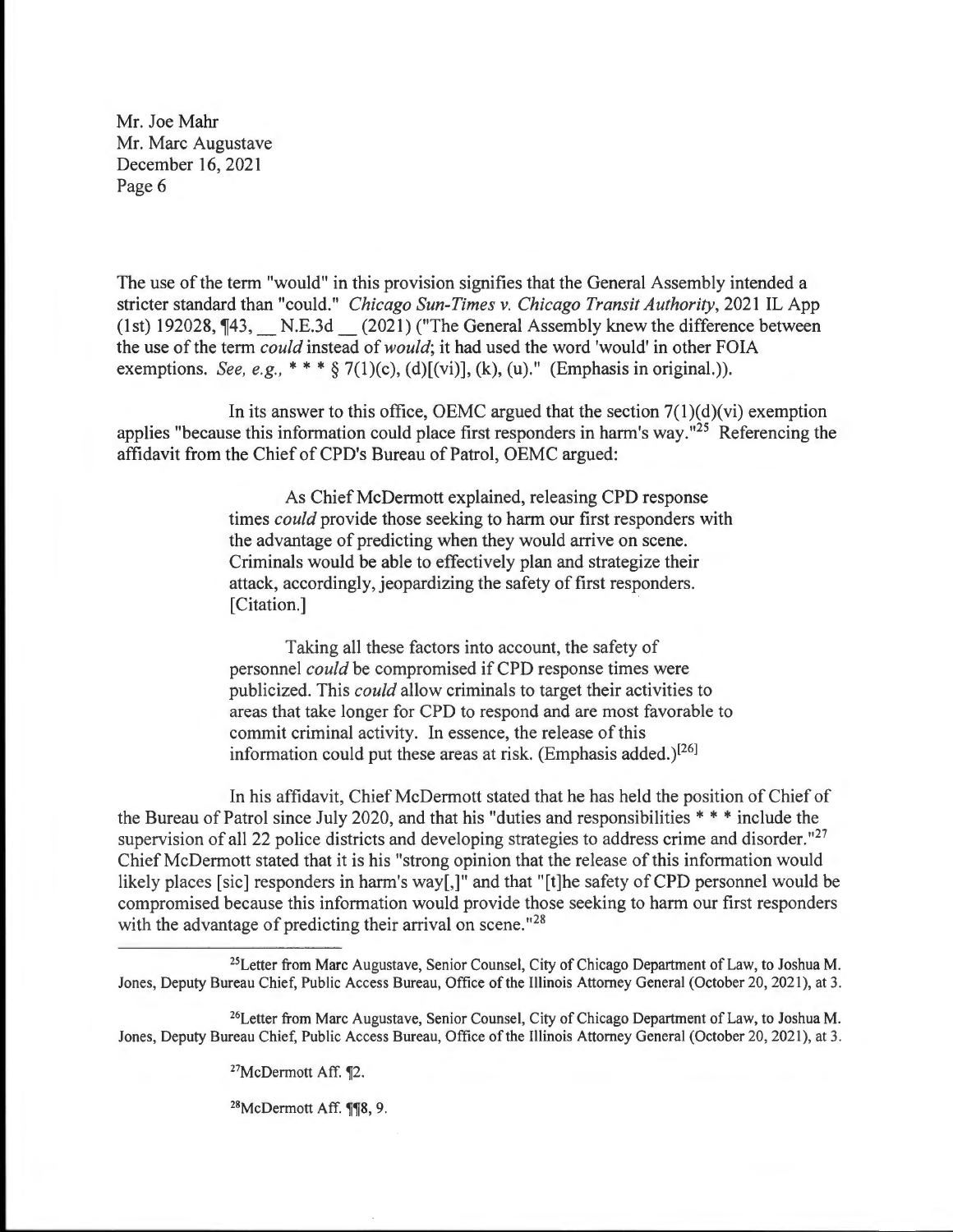Mr. Mahr contested those claims in his reply:

Of course, nobody wants to put officers in harm's way. But OEMC is abusing this exemption, which was designed for things like records that identify an undercover officer. FOIA puts the burden on an agency to provide "clear and convincing evidence" that an exemption applies. OEMC does provide an affidavit, but it uses sweeping, vague and conclusory language to assert that releasing the data *could* hurt officers, without offering any evidence to back that up. The courts have required a much higher standard that [sic] a public body simply saying "Trust us." (Emphasis in original.)<sup>[29]</sup>

Mr. Mahr then cited *Day v. City of Chicago,* 388 Ill. App. 3d 70 (1st Dist. 2009), in which the Illinois Appellate court held that affidavits by a CPD FOIA officer, an attorney in CPD's Office of Legal Affairs, and a CPD Police Lieutenant were inadequate to demonstrate that records were exempt from disclosure because they did not contain "'detailed justifications' that lend themselves to 'adequate adversary testing' necessary to support the claimed" exemption. *Day,*  388 Ill. App. 3d at 77 (quoting *Illinois Education Ass'n v. Illinois State Board of Education,* 204 Ill. 2d 456,464 (2003)).

OEMC's assertion that the response times are exempt from disclosure under the section  $7(1)(d)(vi)$  exemption is largely conclusory. OEMC's claim that disclosure of the response times could endanger the life or physical safety of first responders or others because the response times could be used to target criminal activities in areas that take longer for CPD to respond to than others consists of sweeping generalities, rather than a detailed factual basis. Chief McDermott would be expected to have certain relevant insight as Chief of the Bureau of Patrol, but his sparse, conclusory affidavit is akin to the affidavits found to be factually inadequate in *Day.* Given that the redaction of the specific location information from the response time data is uncontested, the disclosure of the response times would only show in which of the City's 22 sizeable police districts each incident occurred.30 OEMC has not asserted that the response times *do* reflect patterns across police districts and a number of factors could obviously affect the response time for any call. For example, the distance traveled by the responding unit, traffic and weather conditions, and the number of other calls at or near the same time within a district all contribute to the amount of time that elapses before a unit reaches a scene. Unless the response time data clearly demonstrate a pattern of consistently slower

<sup>29</sup>E-mail from Joe Mahr, Chicago Tribune, to Joshua Jones [Deputy Bureau Chief, Public Access Bureau, Office of the Illinois Attorney General] (October 26, 2021).

<sup>&</sup>lt;sup>30</sup>The City has more than twice as many wards.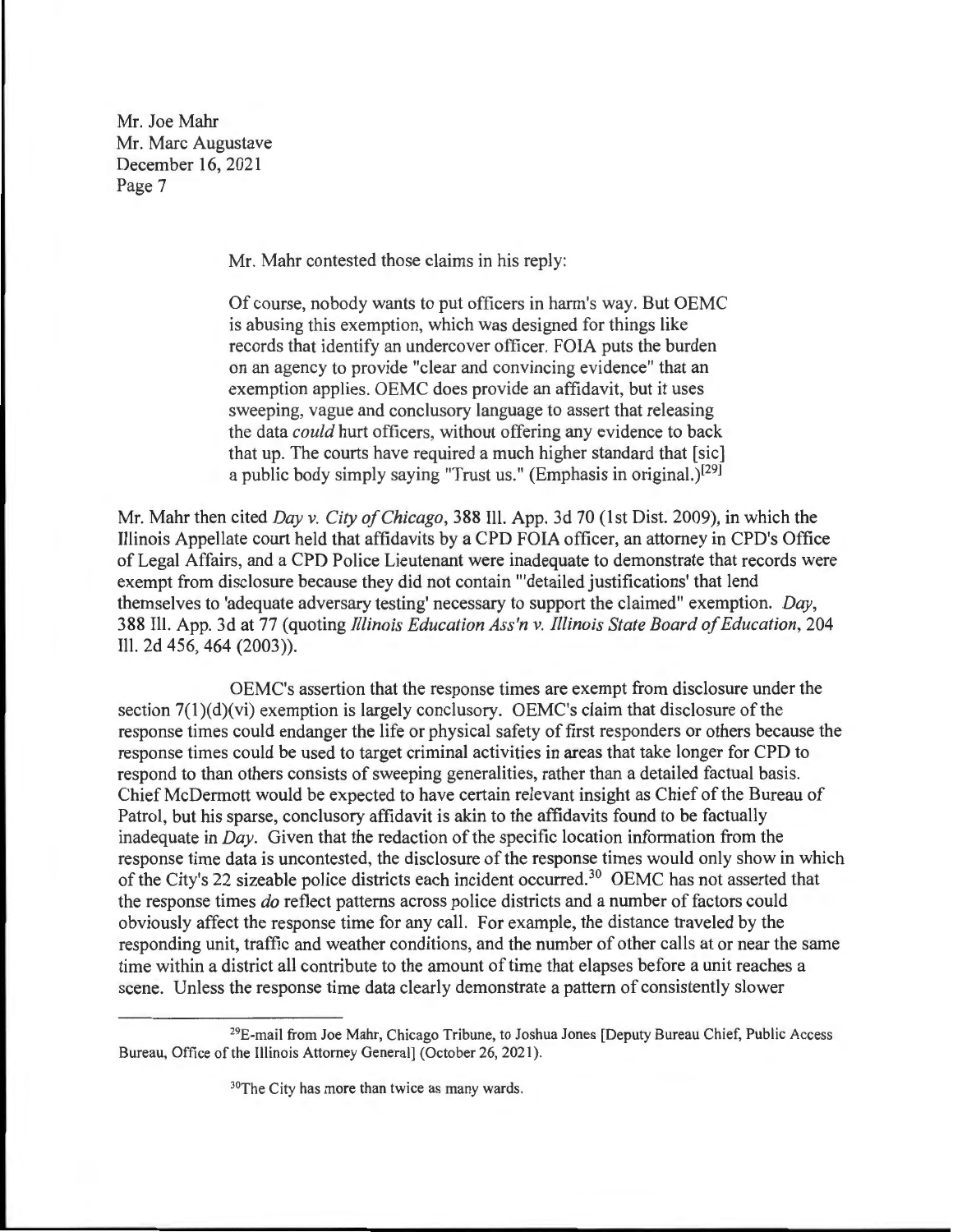response times within a particular district, which OEMC has not asserted, then the argument that response time data could be exploited for criminal purposes is purely speculative.

In addition, OEMC's October 5, 2021 , response to Mr. Mahr's FOIA request, as well as its response to this Request for Review, repeatedly asserted that disclosure of the response times *could* be exploited for criminal purposes, which is insufficient under section 7(1)(d)(vi). Moreover, OEMC sets forth no facts showing that criminal activities, including attacks on first responders, are predicated on knowledge of similarly broad response time data in any jurisdiction. Such speculative claims are insufficient to demonstrate that disclosure *would*  have the consequence of endangering life or physical safety. Therefore, OEMC has failed to sustain its burden of proving by clear and convincing evidence that the redacted response times are exempt from disclosure under section  $7(1)(d)(vi)$ .

### **Section 7(1)(v) of FOIA**

Section  $7(1)(v)$  of FOIA exempts from disclosure three specific types of records that could result in attacks on a community's population or systems and provides:

> **Vulnerability assessments, security measures, and response policies or plans that are designed** to identify, prevent, or respond to potential attacks upon a community's population or systems, facilities, or installations, the destruction or contamination of which would constitute a clear and present danger to the health or safety of the community, but only to the extent that disclosure could reasonably be expected to jeopardize the effectiveness of the measures or the safety of the personnel who implement them or the public. Information exempt under this item may include such things as details pertaining to the mobilization or deployment of personnel or equipment, to the operation of communication systems or protocols, or to tactical operations. (Emphasis added.)

In a binding opinion, this office concluded that records showing the number of sworn police officers assigned to each of the City's police districts were not assessments, measures, policies, or plans within the scope of the section 7(1)(v) exemption. Ill. Att'y Gen. Pub. Acc. Op. No. 11- 002, issued February 25, 2011 , at 3. This office has also issued a binding opinion similarly concluding that police officer "employee attendance records are not vulnerability assessments, security measures, or response policies or plans." Ill. Att'y Gen. Pub. Acc. Op. No. 21-005, issued June 2, 2021, at 7.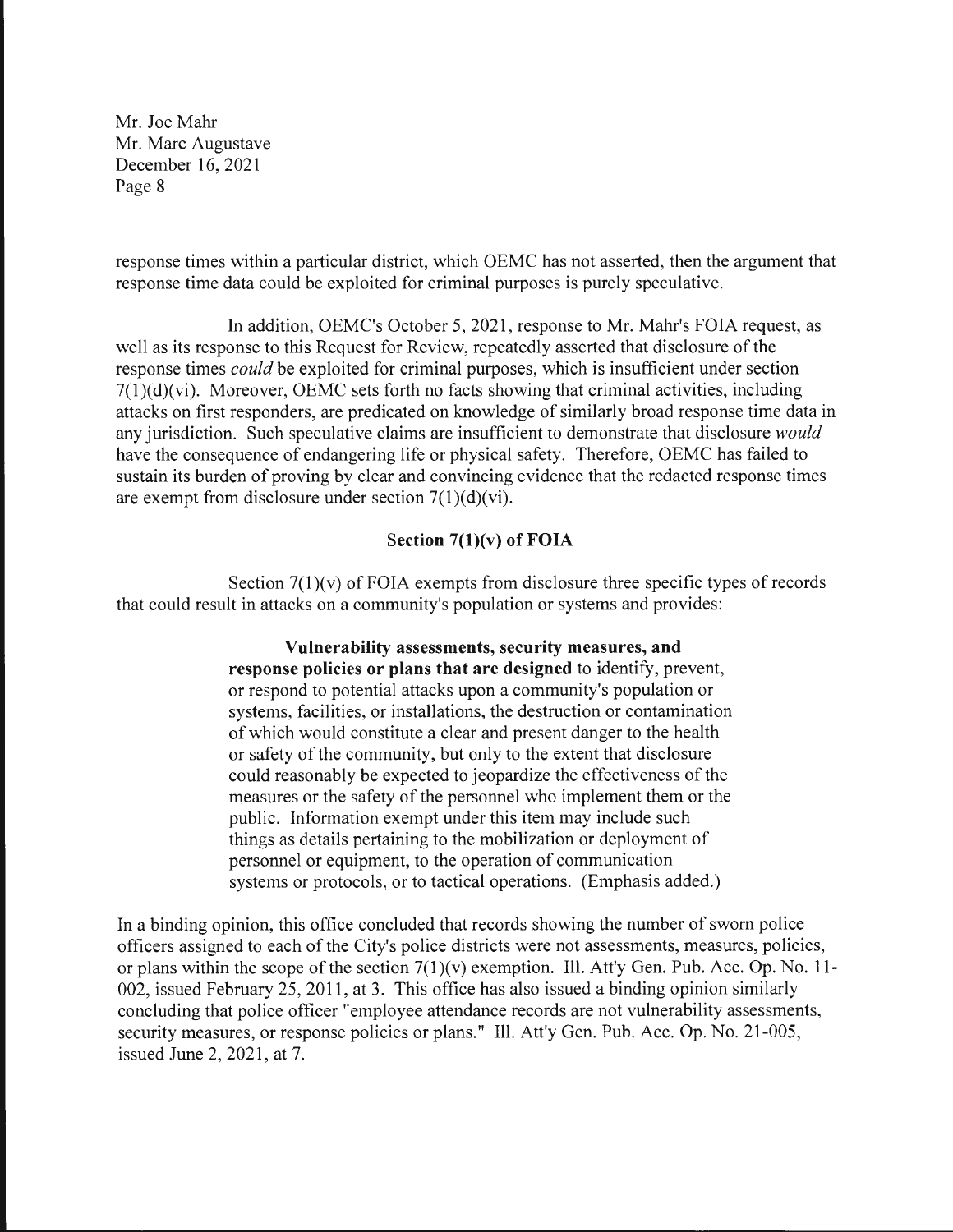In its response to this office, OEMC argued that the response times are exempt from disclosure under section 7(1)(v) because disclosure "could reasonably jeopardize CPD's effectiveness and the safety of CPD personnel."<sup>31</sup> OEMC claimed that the response time data "is detailed information that is directly connected to the mobilization or deployment of CPD personnel or equipment[.]"32 According to OEMC, "disclosure of CPD response times would publicize the capabilities and vulnerabilities of CPD. For instance, this would enable those planning criminal activities to know what areas of the city are most vulnerable because of known CPD response times. "33 In support of its assertions, OEMC cited the recent Illinois Appellate Court decision concerning section 7(1)(v), *Chicago Sun-Times,* 2021 IL App (1st) 192028, \_ N.E.3d

In that case, the *Chicago Sun-Times* requested copies of surveillance camera recordings of an altercation on a Chicago Transit Authority (CTA) platform, and CTA denied the request pursuant to section  $7(1)(v)$ . *Chicago Sun-Times*, 2021 IL App (1st) 192028,  $\P$ <sup>6-7</sup>, N.E.3d . The CTA explained that surveillance cameras installed at its rail stations after the September 11, 2001, terrorist attacks with funds from a United States Department of Homeland Security program are designed to protect the public and critical infrastructure. *Chicago Sun-Times,* 2021 IL App (1st) 192028,  $\P$ 48, N.E.3d . The court found persuasive an affidavit submitted by a homeland security expert who stated that the requested recordings "revealed the quality, resolution, field of view, and blind spots of the CTA's surveillance cameras, and that information could enable individuals to evade these security devices when targeting passengers, planning attacks, or evading capture by law enforcement." *Chicago Sun-Times,* 2021 IL App (1st) 192028,  $\P$ 49,  $N.E.3d$ . The court held that the footage was exempt under section 7(1)(v). *Chicago Sun-Times*, 2021 IL App (1st) 192028, [51, N.E.3d . Crucially, there was no question in *Chicago Sun-Times* that the responsive recordings constituted "security measures" within the scope of section  $7(1)(v)$ ; rather, the issue was whether their disclosure could reasonably be expected to jeopardize the effectiveness of CT A's surveillance system.

In his reply to OEMC's response to this office, Mr. Mahr maintained that OEMC's argument overlooked the plain language of the exemption:

<sup>&</sup>lt;sup>31</sup>Letter from Marc Augustave, Senior Counsel, City of Chicago Department of Law, to Joshua M. Jones, Deputy Bureau Chief, Public Access Bureau, Office of the Illinois Attorney General (October 20, 2021 ), at 2.

<sup>32</sup>Letter from Marc Augustave, Senior Counsel, City of Chicago Department of Law, to Joshua M. Jones, Deputy Bureau Chief, Public Access Bureau, Office of the Illinois Attorney General (October 20, 2021), at 2.

<sup>&</sup>lt;sup>33</sup>Letter from Marc Augustave, Senior Counsel, City of Chicago Department of Law, to Joshua M. Jones, Deputy Bureau Chief, Public Access Bureau, Office of the Illinois Attorney General (October 20, 2021), at 2- 3.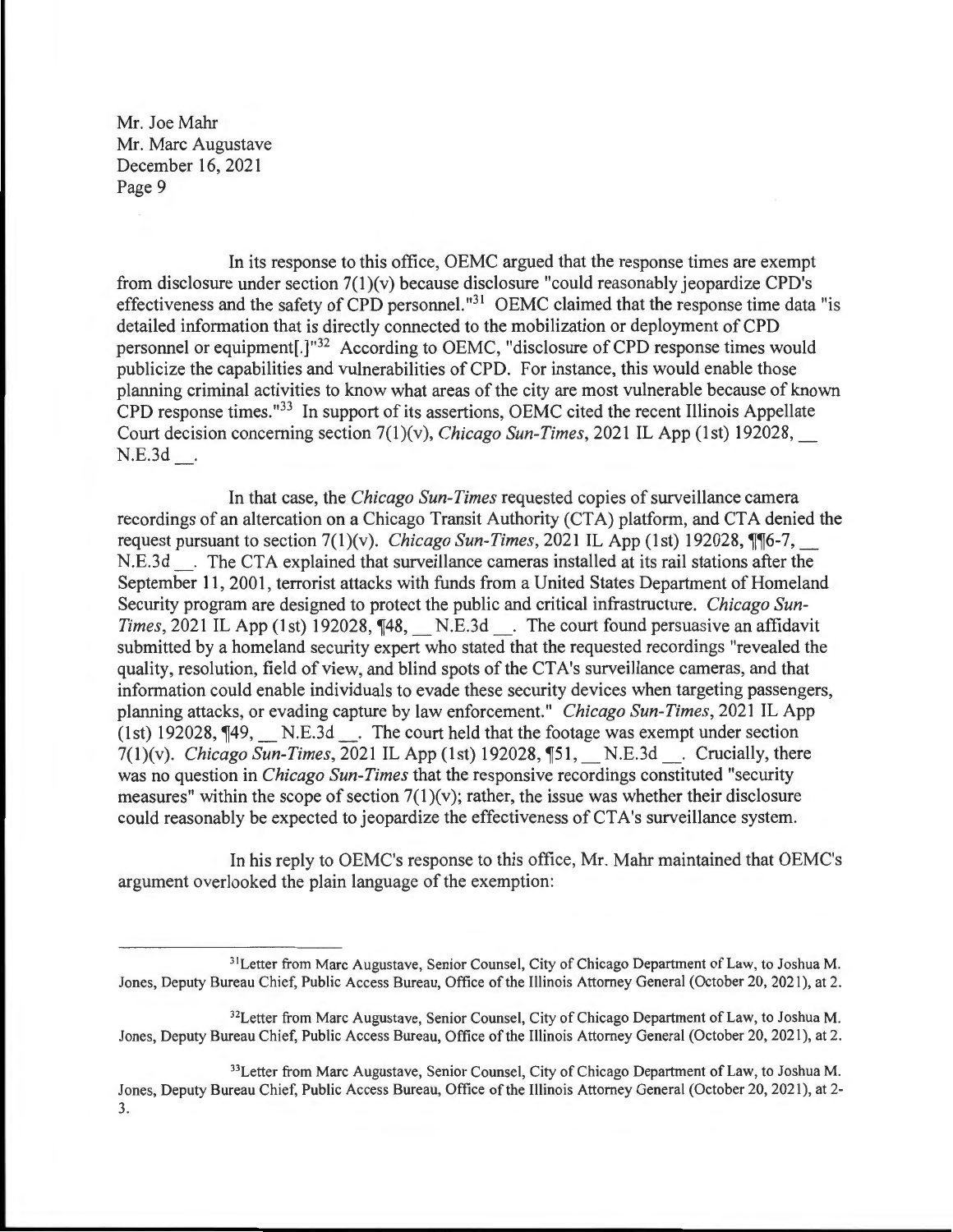> OEMC takes only the last sentence, and tries to argue that records listing 911 response times are details of mobilization or deployment. But OEMC ignores the first sentence, which list only three type of qualifying records: vulnerability assessments, security measures and response policies or plans. (Note, for response policies or plans, the law doesn't expand that to include records documenting the *actual* responses, only what was planned.) Regardless, this exemption is limited to records "designed to" handle "potential attacks." A 911 call log isn't designed to identity, prevent or respond to potential attacks. It's a routine document designed to track when police and fire personnel show up. (Emphasis in original.)<sup>[34]</sup>

By its plain language, section  $7(1)(v)$  applies to only three categories of records: "[v]ulnerability assessments, security measures, and response policies or plans[.]" In construing a statute, "the primary objective \* \* \* is to ascertain and give effect to the intent of the General Assembly." *Southern Illinoisan,* 218 Ill. 2d at 415. "[T]he surest and most reliable indicator of" legislative intent "is the statutory language itself, given its plain and ordinary meaning." *Board of Education of Springfield School District No. 186 v. Attorney General of Illinois,* 2017 IL 120343, **124,** 77 N.E.3d 625, 630 (2017). The plain language of section 7(1)(v) cannot be construed to apply to records that are merely related to, or even directly connected to, vulnerability assessments, security measures, or response policies or plans that are designed to identify, prevent, or respond to potential attacks. Section  $7(1)(v)$  encompasses only vulnerability assessments, security measures, or response policies or plans themselves that are designed for the purposes listed in the exemption. Response time data are factual records demonstrating the performance of public duties by public employees, as opposed to vulnerability assessments, security measures, or response policies or plans. Further, response time records are not plans *designed* to meet any objective, as is also necessary to fall within the scope of the exemption. Because section  $7(1)(v)$  is inapplicable by its plain language, OEMC improperly denied the response times Mr. Mahr requested.

<sup>&</sup>lt;sup>34</sup>E-mail from Joe Mahr, Chicago Tribune, to Joshua Jones [Deputy Bureau Chief, Public Access Bureau, Office of the Illinois Attorney General] (October 26, 2021).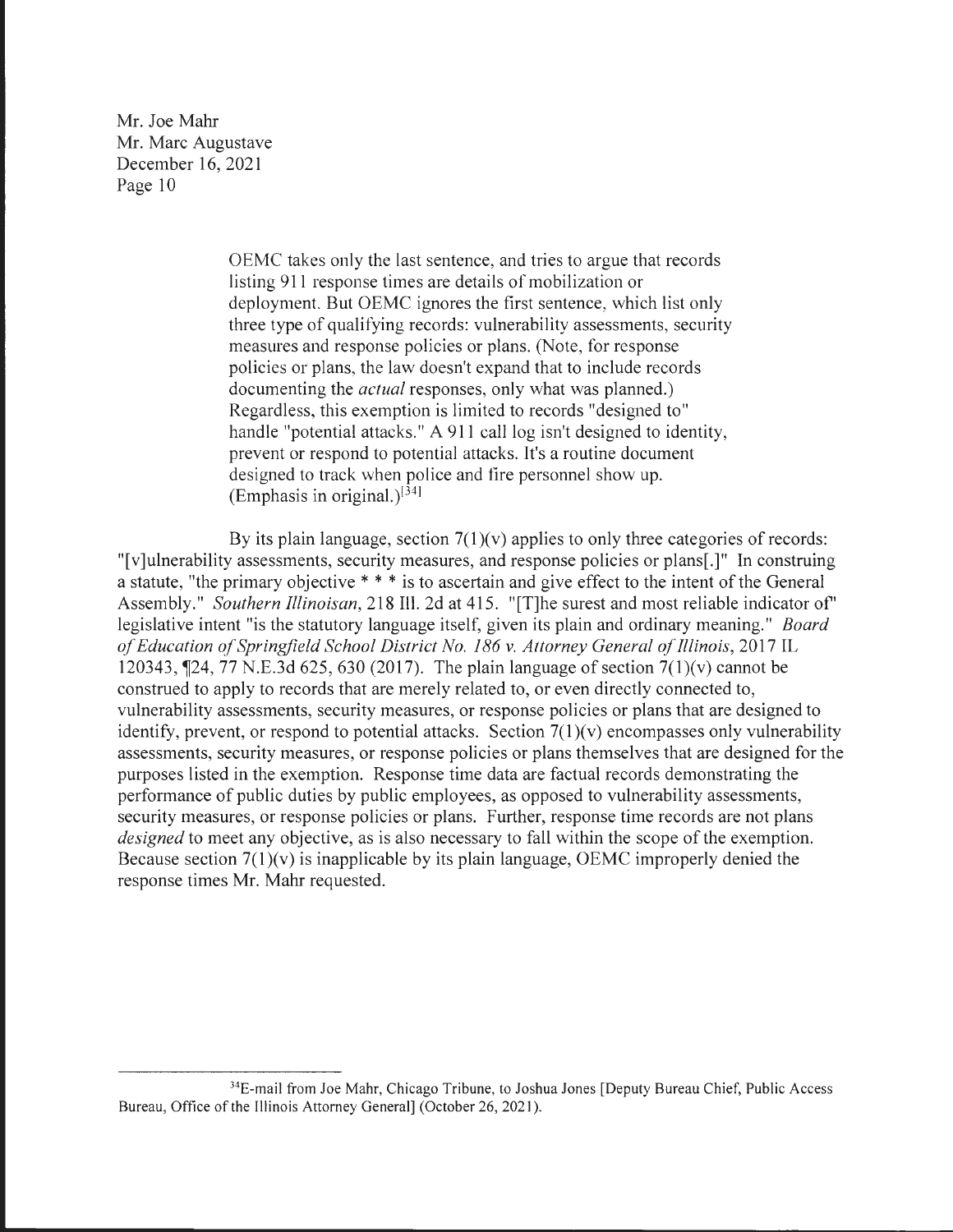#### **FINDINGS AND CONCLUSIONS**

After full examination and giving due consideration to the information submitted, the Public Access Counselor's review, and the applicable law, the Attorney General finds that:

1) On August 12, 2021 , Mr. Joe Mahr, on behalf of the *Chicago Tribune,*  submitted a FOIA request to OEMC seeking copies of records containing fields of data concerning 911 calls, emphasizing his interest in the fields showing response time data.

2) On August 19, 2021, OEMC extended its time to respond by five business days pursuant to section  $3(e)(iv)$  of FOIA, and then reached a series of agreed extensions with Mr. Mahr pursuant to section 3(e) of FOIA.

3) On September 17, 2021, OEMC responded by providing Mr. Mahr with copies of certain fields of responsive call data, but redacted the response times pursuant to sections  $7(1)(d)(vi)$  and  $7(1)(v)$  of FOIA.

4) In an e-mail transmitted to the Public Access Bureau on October 5, 2021, Mr. Mahr submitted a Request for Review contesting OEMC's redaction of the response times under sections  $7(1)(d)(vi)$  and  $7(1)(v)$  of FOIA. The Request for Review was timely filed and otherwise complies with the requirements of section 9.5(a) of FOIA (5 ILCS 140/9.5(a) (West 2020)).

5) On October 7, 2021, the Public Access Bureau sent a copy of the Request for Review to OEMC. The Public Access Bureau also sent OEMC a letter asking for unredacted copies of the responsive records for this office's confidential review, and a detailed explanation of the legal and factual bases for the applicability of the asserted exemption.

6) On October 21, 2021, the City of Chicago Department of Law provided this office with a sample of the responsive records, an affidavit from the Chief of CPD's Bureau of Patrol, and a written answer on behalf of OEMC.

7) On that same date, the Public Access Bureau forwarded to Mr. Mahr a copy of OEMC's answer and notified him of his opportunity to reply. On October 26, 2021, Mr. Mahr submitted a reply.

8) On December 2, 2021, the Public Access Bureau extended the time within which to issue a binding opinion by 30 business days, to January 19, 2022. Accordingly, the Attorney General may properly issue a binding opinion with respect to this matter.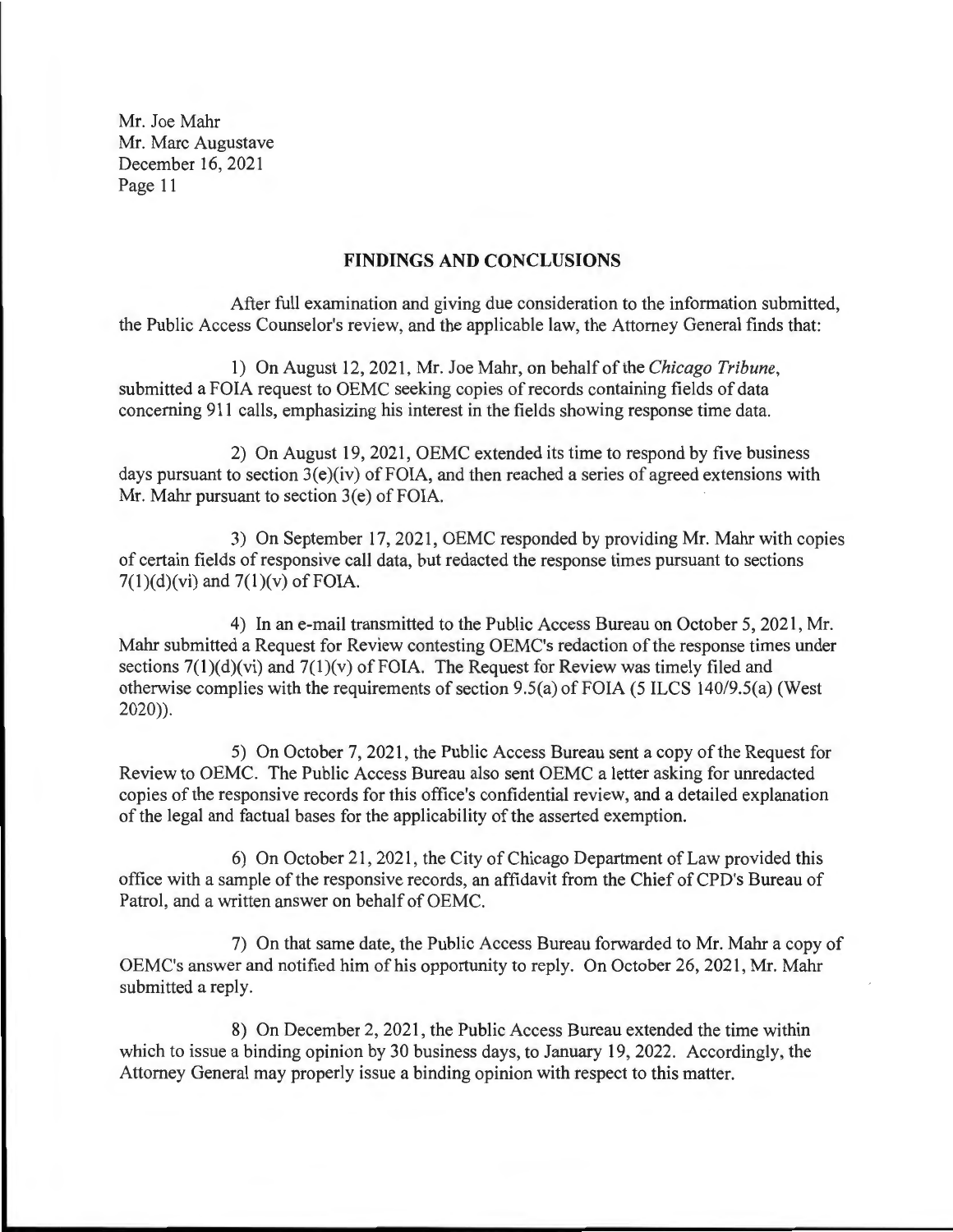9) Section 7(1)(d)(vi) of FOIA exempts from disclosure law enforcement records created for law enforcement purposes, but only to the extent that disclosure "would \* \* \* endanger the life or physical safety of law enforcement personnel or any other person." OEMC did not set forth facts sufficient to demonstrate by clear and convincing evidence that disclosure of the response time data would have that effect.

10) Section  $7(1)(v)$  of FOIA exempts from disclosure "[v]ulnerability assessments, security measures, and response policies or plans that are designed to identify, prevent, or respond to potential attacks upon a community's population or systems, facilities, or installations," when destruction or contamination would pose a clear and present danger and disclosure could reasonably be expected to jeopardize the effectiveness of the measures or personal safety. Response time data are factual records concerning the service provided by public employees; they are not vulnerability assessments, security measures, or response policies or plans that are designed to identify, prevent, or respond to potential attacks. Accordingly, OEMC did not demonstrate that response time records fall within the plain language of the section  $7(1)(v)$  exemption.

Therefore, it is the opinion of the Attorney General that the Office of Emergency Management and Communications of the City of Chicago violated the requirements of FOIA by improperly denying response time data responsive to Mr. Mahr's Freedom of Information Act request. Accordingly, OEMC is hereby directed to take immediate and appropriate action to comply with this opinion by providing Mr. Mahr and the *Chicago Tribune* with the response time data responsive to his August 12, 2021, FOIA request.

This opinion shall be considered a final decision of an administrative agency for the purposes of administrative review under the Administrative Review Law. 735 ILCS 5/3-101 *et seq.* (West 2020). An aggrieved party may obtain judicial review of the decision by filing a complaint for administrative review with the Circuit Court of Cook or Sangamon County within 35 days of the date of this decision naming the Attorney General of Illinois, the *Chicago Tribune ,* and Mr. Joe Mahr as defendants. *See* 5 ILCS 140/11.5 (West 2020).

Very truly yours,

**KWAME RAOUL** ATTORNEY GENERAL

Brut D. Strath

By:

Brent D. Stratton Chief Deputy Attorney General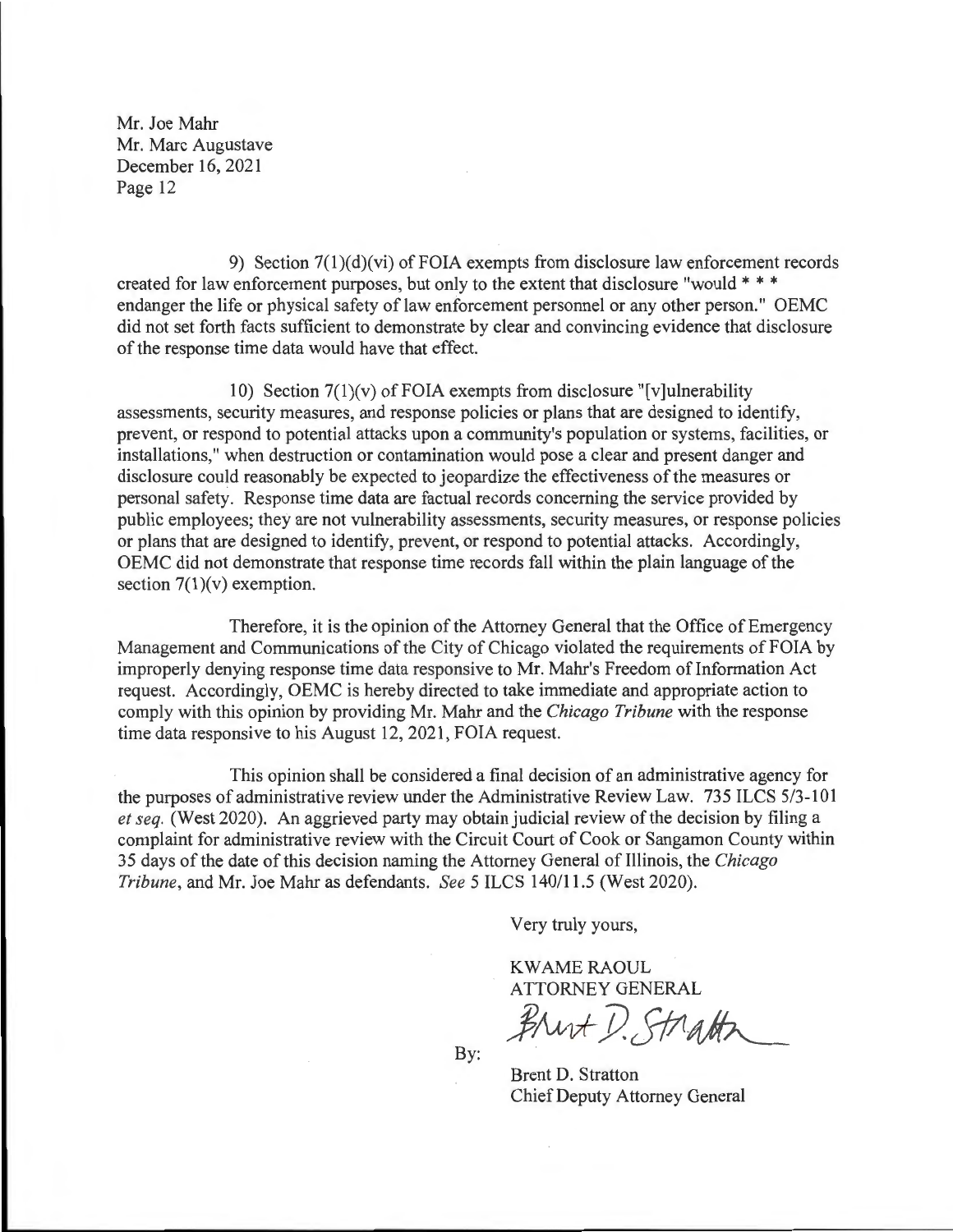cc: Ms. Allegra Martin FOIA Officer City of Chicago Office of Emergency Management and Communications **1411** West Madison Chicago, Illinois 60607